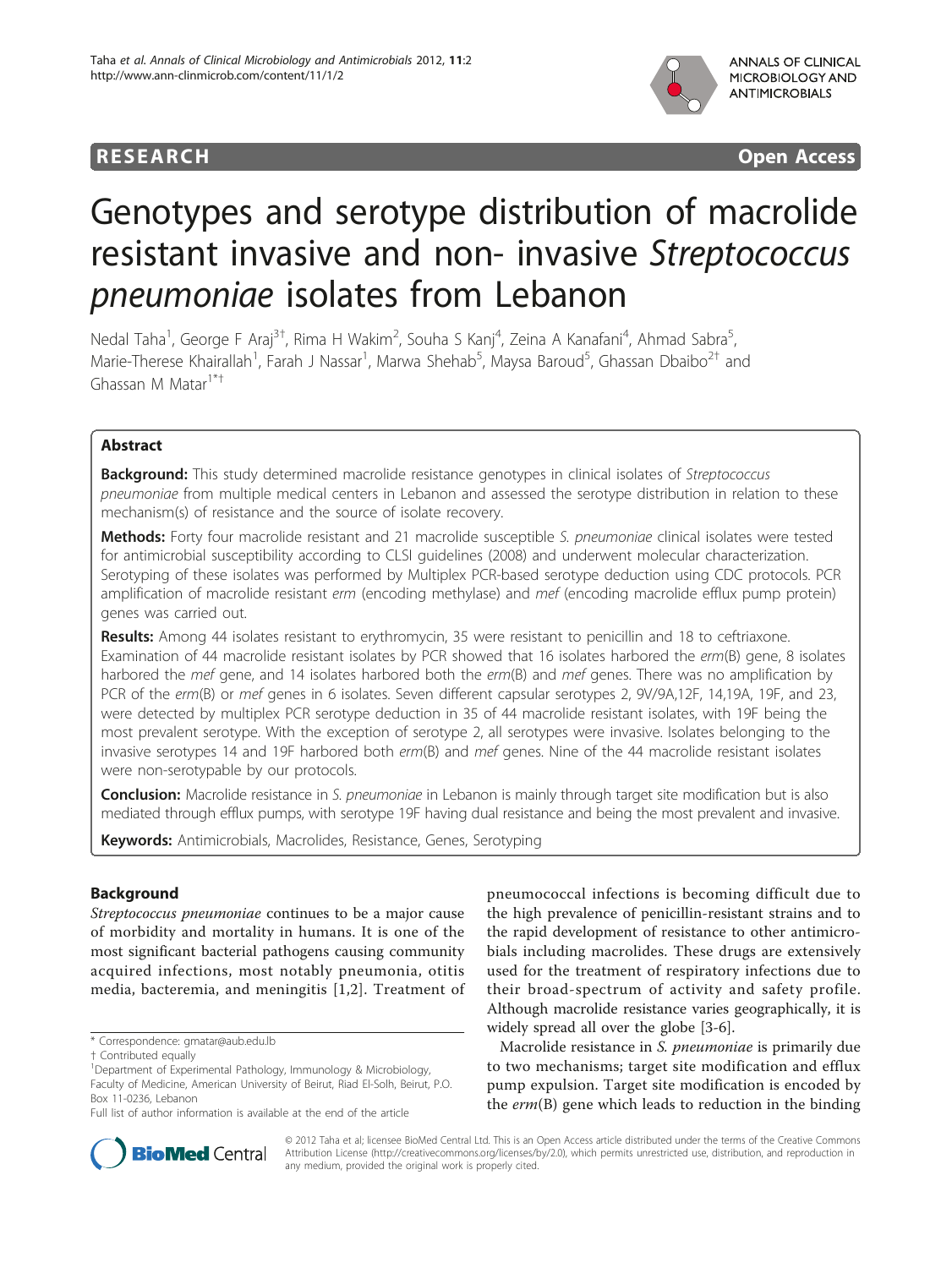affinity of all macrolides to the 23S rRNA (domain V). This mechanism relies on methylation of specific adenine residues (A2058) in 23S rRNA by the methylase-product of the erm gene leading to cross resistance to macrolides, lincosamides, and streptogramins. Therefore, isolates harboring the erm gene have the MLSb (resistance to macrolides, lincosamides, and streptogramins) phenotype [[7,8\]](#page-4-0). While isolates harboring the *erm* gene are resistant to all macrolides, isolates expressing an efflux pump encoded by the mef gene are resistant to only 14 and 15 membered macrolides. Isolates harboring the mef gene have the M (resistance to macrolides) phenotype [\[9,10\]](#page-4-0).

National and regional data about serotype distribution has been very useful in vaccine introduction. The use of the seven-valent pneumococcal conjugate vaccine (PCV7) resulted in a dramatic decline in invasive pneumococcal disease in children. More recently however, a 10-valent (PCV10) and 13-valent vaccine (PCV13) were introduced after increasing reports of non-PCV7 serotypes [[11,12](#page-4-0)]. Therefore, ongoing serotype surveillance is essential for evaluation of the impact and the suitability of available vaccines and their coverage in different geographic locations. Vaccination with protein-conjugated vaccines is also important in preventing the spread of vaccine-type, antibiotic-resistant strains due to its ability to significantly decrease nasopharyngeal colonization in vaccinated children [\[2\]](#page-4-0).

Since macrolide resistance is being encountered at different medical centers in Lebanon, this study was warranted to: 1) determine the macrolide resistance genotypes among S. pneumoniae clinical isolates collected from medical centers in Lebanon, and to 2) assess the serotype distribution among these isolates in relation to the mechanism(s) of resistance and invasiveness of the isolates.

# Methods

# Source and Identification of S. pneumoniae Isolates

Sixty five S. pneumoniae isolates were collected from various clinical specimens including blood, sputum, bronchial wash, cerebrospinal fluid, deep tracheal aspirate, pleural fluid and other sites. Isolates were collected prospectively from various medical centers in Lebanon during the specified period of 2008 and 2010. Preliminary susceptibility testing and phenotypic identification was performed at the enrolled medical center laboratories. Subsequently, the samples were forwarded to the clinical microbiology lab at AUBMC for further characterization. Those samples determined as erythromycin resistant, and those also collected and determined at the clinical microbiology laboratory as erythromycin sensitive (2008 CLSI guidelines) were coded and sent to the centralized lab at the Department of Experimental Pathology, Microbiology and Immunology at AUB for the MSc student candidate to work on blindly [[13](#page-4-0)].

# Antimicrobial Susceptibility Testing

All isolates were tested against erythromycin, tetracycline, trimethoprim-sulfamethoxazole and chloramphenicol by disc diffusion method according to the 2008 Clinical Laboratory Standards Institute (CLSI) guidelines. In addition, isolates resistant to erythromycin were further tested for susceptibility to penicillin and ceftriaxone by E-tests and results were interpreted according to the 2008 CLSI guidelines. For non-meningitis isolates an MIC  $\geq$  8 μg/ml for penicillin and an MIC  $\geq$  4 μg/ml for ceftriaxone was considered resistant. For meningitis isolates an MIC  $\geq$  0.12 μg/ml for penicillin and an MIC  $\geq$ 2 μg/ml for ceftriaxone was considered resistant. Susceptibility testing was monitored by using a quality control strain (S. pneumoniae ATCC 49619) in the test runs and was verified based on the CLSI-QC breakpoint limits for this strain [\[14](#page-4-0)].

# Detection of Erythromycin Resistance Genes

Total DNA was extracted from all isolates using the Illustra Bacteria Genomic Prep Mini Spin Kit (GE, Healthcare, UK). Polymerase chain reactions were used to amplify two macrolide resistance encoding genes: erm(B) and mef using specific primers [\[15](#page-4-0)]. PCR mix consisted of 1 μM of each primer, 1× Taq buffer, 1.25 U Taq DNA polymerase, 2.0 mM of  $MgCl<sub>2</sub>$ , 0.05 mM of deoxynucleoside triphosphate (dNTP), and 29.25 μl nanopure water. A thermal cycler (Bio-Rad, C-1000, USA) was used for amplification with PCR conditions as described by Sutcliffe et al [[16\]](#page-5-0). A reference CDC S. pneumoniae strain harboring both the erm(B) and mef genes was used as a positive control for the PCR reactions.

### Capsular Multiplex PCR Serotype Deduction

Capsular serotyping was done by a multiplex PCR assay [[17](#page-5-0)]. A total of 41 primer pairs were used and grouped into seven multiplex reactions based on serotype distributions among invasive pneumococci recovered by the United States Centers for Disease Control & Prevention [[17](#page-5-0)]. Forty three CDC S. pneumoniae isolates with known serotypes were used as positive controls. Each reaction included a set of primers targeting different serotype specific sequences in addition to an internal positive control for a conserved region in the pneumococcal cps operon. Multiplex PCR serotype deduction was per-formed using the method described by Pai et al. [\[17](#page-5-0)]. Serotypes obtained at our lab were confirmed by both classical capsular methods and multiplex PCR at the United States Naval Medical Research Unit #3 in Cairo, Egypt.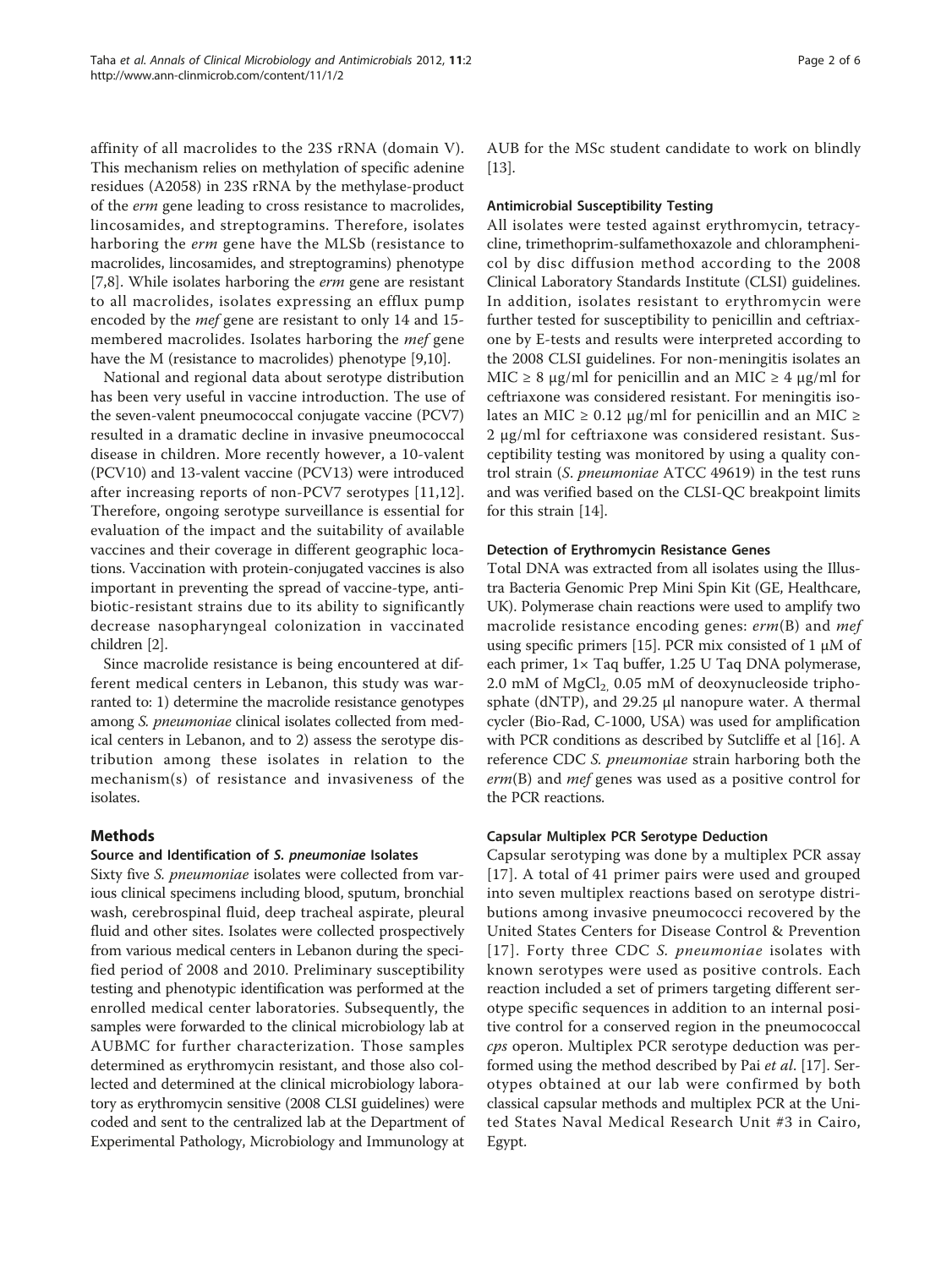### Results

#### Antimicrobial Susceptibility

Forty four (67.7%) S. pneumoniae isolates were resistant to and 21 (32.3%) were susceptible to erythromycin. Susceptibility profiles of S. pneumoniae isolates to chloramphenicol (C), trimethoprim-sulfamethoxazole (SXT), and tetracycline (TE) are shown in Table 1. In addition, the percent susceptibility to ceftriaxone and penicillin among these isolates was 59.09% ( $n = 26$ ) and 20.45% ( $n = 9$ ) respectively. Fourteen of 44 isolates (31.81%) exhibited resistance to penicillin, whereas 21 of 44 isolates (47.72%) exhibited intermediate resistance to penicillin. As for ceftriaxone, 5 of 44 (11.36%) isolates were found to be resistant and 13 of 44 (29.55%) were of intermediate resistance (Table 1).

### PCR Amplification of Resistance Genes

PCR amplification of the resistance encoding genes tested showed that the  $erm(B)$  and mef genes were present in 16/44 (36%) and 8/44 (18%) of S. pneumoniae isolates resistant to erythromycin, respectively. Fourteen of 44 (32%) isolates harbored both genes. Neither erm(B) nor mef were detected in 6/44 (14%) of the macrolide resistant isolates (Figure [1](#page-3-0)). Also, neither gene was detected in the control S. pneumoniae macrolide susceptible isolates.

#### Multiplex PCR-Based Serotype Deduction

The resistant isolates belonged to seven different capsular serotypes: 19F (31.8%), 23 (13.6%), 2 (11.3%), 14 (9%), 19A (6.8%), 12F (4.5%), and 9V/9A (2.7%) in 35 of 44 (79.5%) isolates. Nine of the 44 isolates (20.4%) were not serotypable by our protocols. Among the 21 erythromycin susceptible isolates, 9 different serotypes were detected with 4 isolates belonging to serotype 5, 3 isolates to serotype 9V/9A, 2 isolates to serotype 6A/B/C, 3 isolates to serotype 2, and one isolate each to serotypes 15B/15C, 4, 21, 38, and 35 (Table [2\)](#page-3-0).

### **Discussion**

This study demonstrated that two mechanisms are involved in macrolide resistance among S. pneumoniae isolates from Lebanon, namely, efflux pump mediated resistance and ribosomal modification due to adeninedimethylase, with dominance of the latter. This observation is not concordant with that seen in some European countries like France, Spain, and Poland where macrolide resistance due to efflux pumps is almost exclusive [[18\]](#page-5-0). This mechanism is also mostly prevalent in the USA and some other European countries like Greece and Germany [[18,19\]](#page-5-0). Moreover, a high rate of dual resistance was detected in our isolates where 14 of 44 (32%) of the isolates carried both genes.

Some of our clinical isolates were found to be both erm(B) and mef negative, suggesting the possibility of one of the newly described resistance mechanisms, such as mutations in the 23S rRNA or alteration of the ribosomal proteins L4 and L22 [[20](#page-5-0),[21](#page-5-0)] requiring further investigation. The high (79.5%) prevalence rate of penicillin resistance among our erythromycin resistant isolates denotes that in our community, the evolution of erythromycin resistance is driven, possibly by the spread of penicillin resistant clones since isolates with the same serotypes manifested resistance to both penicillin and macrolides. Moreover, the high rate of macrolide resistance was accompanied by a high rate of tetracycline resistance (77%) indicating a possible association to the conjugative transposon Tn1545 that confers resistance to tetracycline via the  $tet(M)$  gene in addition to resistance to macrolides [[22](#page-5-0)].

There is increasing evidence that macrolide resistance may result in clinical failure. Studies worldwide have shown that the frequency of this resistance might be related to the level of macrolide consumption [[23](#page-5-0),[24\]](#page-5-0). The same rationale may apply to Lebanon where overuse of macrolides may contribute to the observed increase in resistance to these antimicrobial agents in S. pneumoniae.

As already mentioned, the majority of macrolide resistant isolates in our community belonged to seven different serotypes: 19F, 23, 2, 14, 19A, 12F, and 9V/9A. These results are concordant with the most common serotypes

Table 1 Antimicrobial susceptibility profiles for 44 macrolide resistant S. pneumoniae isolates by disk diffusion or E-test

|                                     | Number & Percentage of Isolates |                  |                  |  |
|-------------------------------------|---------------------------------|------------------|------------------|--|
| Antimicrobial test                  | Susceptible                     | Intermediate     | Resistant        |  |
| <b>Disk Diffusion</b>               |                                 |                  |                  |  |
| Chloramphenicol (C)                 | $n = 43(97.72%)$                | $n = 0$ (0%)     | $n = 1$ (2.27%)  |  |
| Sulfamethoxazole-Trimethoprim (SXT) | $n = 12(27.27%)$                | $n = 1$ (2.27%)  | $n = 31(70.45%)$ |  |
| Tetracycline (TE)                   | $n = 10(22.72%)$                | $n = 1$ (2.27%)  | $n = 33(75%)$    |  |
| E-test                              |                                 |                  |                  |  |
| Penicillin (PG)                     | $n = 9(20.45%)$                 | $n = 21(47.73%)$ | $n = 14(31.82%)$ |  |
| Ceftriaxone (TX)                    | $n = 26(59.09\%)$               | $n = 13(29.55%)$ | $n = 5(11.36%)$  |  |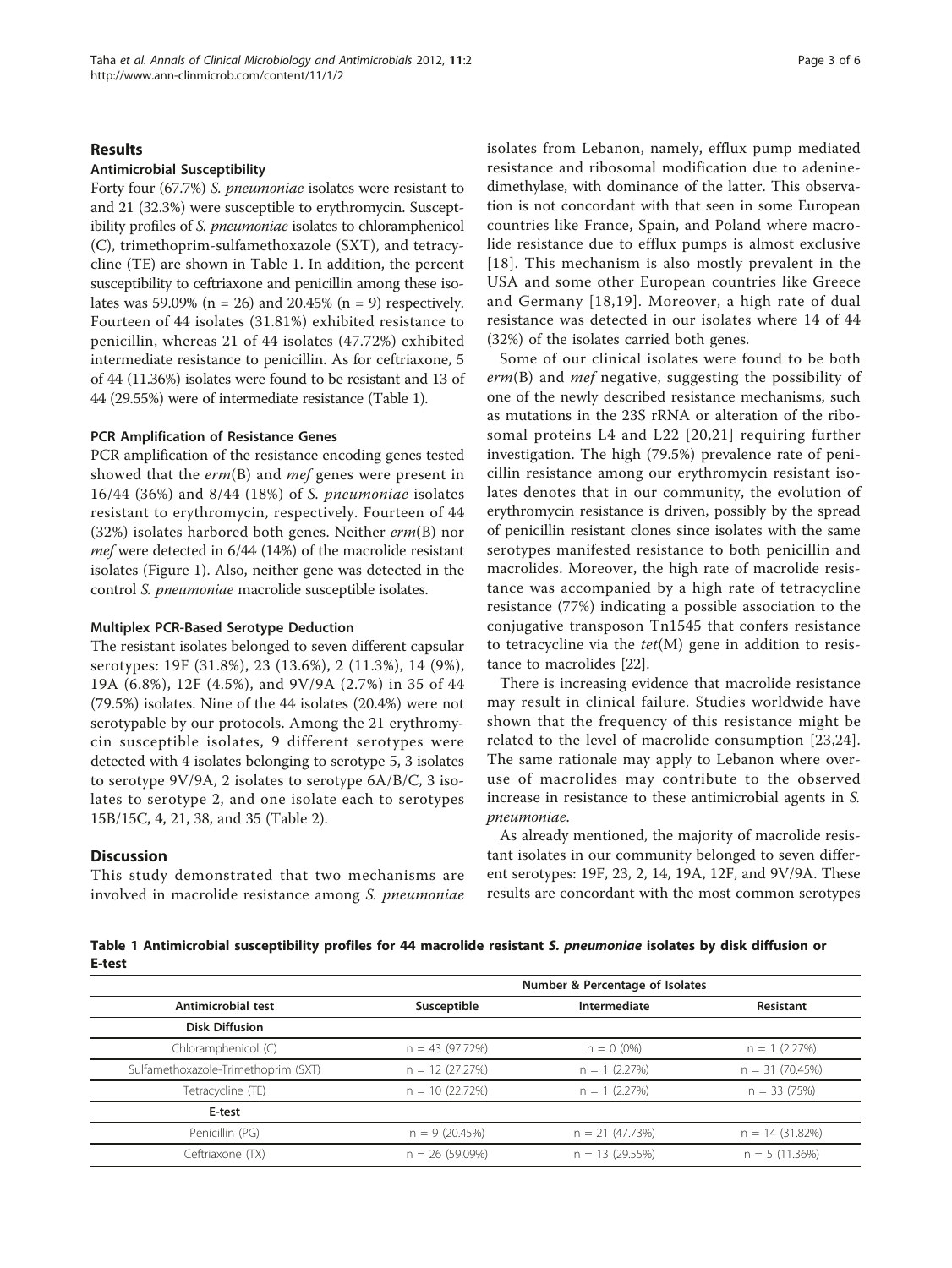<span id="page-3-0"></span>

found in Asia, Turkey, and Saudi Arabia [\[25](#page-5-0)-[27](#page-5-0)]. The serotypes of isolates recovered from invasive pneumococcal infection cases were 19F, 14, 23, 19A, 9V/9A, and 12F with serotype 19F being the most common. Nine of 14 (64.28%) isolates carrying both the resistance genes were serotype 19F (Table [3](#page-4-0)). This might suggest that isolates belonging to serotype 19F are highly resistant to macrolides. In addition, the serotypes 12F and 14 were associated with both dual resistance and invasiveness. Serotype 2, one of the most prevalent serotypes, seems to be non-invasive since it was found among the upper and lower respiratory tract specimens, but not among specimens from sterile sites.

It is noteworthy that the pool of serotypes found among macrolide resistant isolates was completely different from the pool of serotypes found for susceptible isolates with the exception of serotype 9V/9A which was common among macrolide resistant and macrolide susceptible isolates. Interestingly, serotype 19F, which was the major serotype found among resistant and invasive isolates, was not found among the susceptible ones. This

| Table 2 Serotype distribution among macrolide susceptible ( $n = 21$ ) and macrolide resistant ( $n = 44$ ) S. pneumoniae |  |
|---------------------------------------------------------------------------------------------------------------------------|--|
| <b>isolates</b>                                                                                                           |  |

| Serotype             | <b>Macrolide Resistant Isolates</b> | Macrolide Susceptible Isolates |
|----------------------|-------------------------------------|--------------------------------|
| 19F                  | 31.8%                               | $\overline{\phantom{a}}$       |
| 23                   | 13.6%                               | $\overline{\phantom{a}}$       |
| $\overline{2}$       | 11.3%                               | 14.28%                         |
| 14                   | 9%                                  | $\overline{\phantom{a}}$       |
| 19A                  | 4.5%                                | $\sim$                         |
| 12F                  | 2.7%                                | $\overline{\phantom{a}}$       |
| 9V/9A                | $\sim$                              | 14.28%                         |
| 5                    | $\overline{\phantom{a}}$            | 19.04%                         |
| 6A/B/C               | $\overline{\phantom{a}}$            | 9.5%                           |
| 15B/C                | $\overline{\phantom{a}}$            | 4.76%                          |
| 4                    | $\overline{\phantom{a}}$            | 4.76%                          |
| 21                   |                                     | 4.76%                          |
| 38                   | $\overline{\phantom{a}}$            | 4.76%                          |
| 35                   | $\overline{\phantom{a}}$            | 4.76%                          |
| No serotype detected | 20.45%                              | 19.04%                         |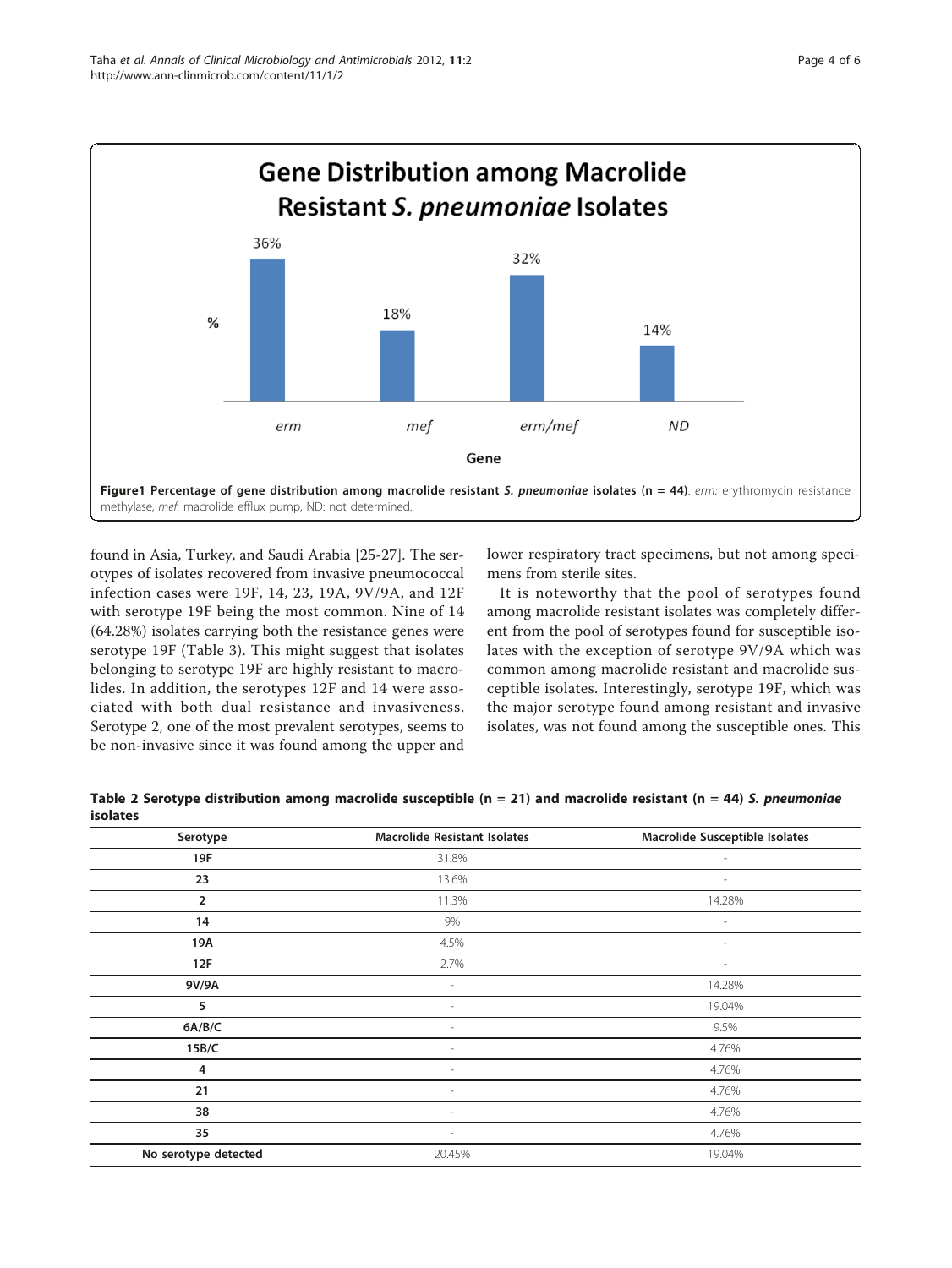<span id="page-4-0"></span>Table 3 Distribution of macrolide resistant genotypes versus serotypes among S. pneumoniae isolates

|               | No. (%) of Isolates with Genotype |            |             |              |  |
|---------------|-----------------------------------|------------|-------------|--------------|--|
| Serotype      | erm                               | mef        | $erm + mef$ | <b>ND</b>    |  |
| 19F           | $0(0\%)$                          | 3 (21.43%) | 9 (64.28%)  | 2 (14.29%)   |  |
| 23            | 3 (50%)                           | (16.67%)   | $0(0\%)$    | 2 (33.33%)   |  |
| $\mathcal{P}$ | 3(60%)                            | 1(20%)     | (20%)       | $0(0\%)$     |  |
| 14F           | 3 (75%)                           | $0(0\%)$   | 1(25%)      | $0(0\%)$     |  |
| 19A           | 3 (100%)                          | $0(0\%)$   | $0(0\%)$    | $0(0\%)$     |  |
| 12F           | $(0\%)$<br>0                      | $0(0\%)$   | 2 (100%)    | $(0\%)$<br>0 |  |
| 9V/9A         | $0(0\%)$                          | $1(0\%)$   | $0(0\%)$    | $0(0\%)$     |  |
| NS.           | 5 (55.56%)                        | 2 (22.22%) | $0(0\%)$    | 2(0%)        |  |

NS: non-serotypable, ND: no amplification of erm and/or mef

denotes that a few, specific serotypes are responsible for macrolide resistance among our S. pneumoniae isolates.

Alarmingly, some of the most prevalent macrolide resistant serotypes recovered, including serotypes 2 and 12, are not covered by PCV7, PCV10 or PCV13 vaccines [12] and thus, constitute a risk for dissemination in the community. Notably the remaining macrolide resistant serotypes that were recovered are covered by PCV-7, PCV-10 and/or PCV-13, including the highly prevalent serotypes 19F, 23 and 14 [12]. In Lebanon, pneumococcal conjugate vaccines are available in the private sector but are not included in the Expanded Program of Immunization. The estimated PCV vaccine coverage is 10-15% for children under 5 years of age. Most of our isolates with PCV covered serotypes were obtained from unvaccinated subjects.

In conclusion, though the macrolide resistance observed in our S. pneumoniae isolates is mostly due to target site modification by the methylase encoded by the  $erm(B)$  gene, many isolates also demonstrated efflux pump mediated resistance to macrolides. Moreover, a number of isolates were invasive and macrolide resistant, with only a few belonging to serotypes covered by currently available vaccines. Understanding the mechanisms of resistance to macrolides may be helpful in choosing the correct treatment regimen in certain situations but is definitely important in the development of new antimicrobial agents. Moreover, continued surveillance for changes in serotype distribution is necessary, especially after the introduction of new vaccines.

#### Acknowledgments

This work was supported by the US Army Medical Research and Materiel Command under Contract/Grant/Cooperative Agreement No. W81XWH-08-1- 0591. Opinions, interpretations, conclusions and recommendations are those of the author and are not necessarily endorsed by the US Army. Thanks are also due to Dr. Bernard Beall, Centers for Disease Control and Prevention (CDC), Atlanta, Georgia, for provision of the Multiplex PCR serotyping procedure and control S. pneumoniae strains.

#### Author details

1 Department of Experimental Pathology, Immunology & Microbiology, Faculty of Medicine, American University of Beirut, Riad El-Solh, Beirut, P.O. Box 11-0236, Lebanon. <sup>2</sup>Department of Pediatrics & Adolescent Medicine, Faculty of Medicine, American University of Beirut, Riad El-Solh, Beirut, P.O. Box 11-0236, Lebanon. <sup>3</sup>Department of Pathology & Laboratory Medicine, Faculty of Medicine, American University of Beirut, Riad El-Solh, Beirut, P.O. Box 11-0236, Lebanon. <sup>4</sup>Department of Internal Medicine, Faculty of Medicine, American University of Beirut, Riad El-Solh, Beirut, P.O. Box 11- 0236, Lebanon. <sup>5</sup>Infectious Diseases Research Core Facility, Faculty of Medicine, American University of Beirut, Riad El-Solh, Beirut, P.O. Box 11- 0236, Lebanon.

#### Authors' contributions

NT designed experimental settings, performed experiments and participated in drafting the manuscript, GFA provided clinical isolates and phenotypic testing, RHW, SSK, ZAK delivered clinical support, AS, MTK, MS, FJN, MB carried out technical help, GD and GMM conceived and designed the study, monitored the progress and supervised and drafted the manuscript. All authors have read and approved the final manuscript.

#### Competing interests

The authors declare that they have no competing interests.

Received: 3 October 2011 Accepted: 16 January 2012 Published: 16 January 2012

#### References

- 1. Musher DM: Infections caused by [Streptococcus pneumoniae](http://www.ncbi.nlm.nih.gov/pubmed/1576274?dopt=Abstract): clinical [spectrum, pathogenesis, immunity and treatment.](http://www.ncbi.nlm.nih.gov/pubmed/1576274?dopt=Abstract) Clin Infect Dis 1992, 14:801-807.
- 2. Mitchell TJ, Andrew PW: Vaccines against Streptococcus pneumoniae. In Molecular and clinical aspects of bacterial vaccine development. Edited by: Ala'Aldeen DAA, Hormaeche CE. New York: John Wiley 1995:93-117.
- 3. Appelbaum PC: [Resistance among Streptococcus pneumoniae:](http://www.ncbi.nlm.nih.gov/pubmed/12032897?dopt=Abstract) [Implications for drug selection.](http://www.ncbi.nlm.nih.gov/pubmed/12032897?dopt=Abstract) Clin Infect Dis 2002, 34(12):1613-1620.
- 4. Charpentier E, Tuomanen E: Mechanisms of antibiotic resistance and tolerance in Streptococcus pneumoniae. Microbes and Infection 2002, 2(15):1855-1864.
- 5. Campbell GD, Silberman R: [Drug-resistant Streptococcus pneumoniae.](http://www.ncbi.nlm.nih.gov/pubmed/9597251?dopt=Abstract) Clin Infect Dis 1998, 26(5):1188-1195.
- 6. Klugman KP: [Pneumococcal resistance to antibiotics.](http://www.ncbi.nlm.nih.gov/pubmed/2187594?dopt=Abstract) Clin Microbiol Rev 1990, 3(2):171-196.
- 7. Weisblum B: [Erythromycin resistance by ribosome modification.](http://www.ncbi.nlm.nih.gov/pubmed/7793855?dopt=Abstract) Antimicrobial Agents and Chemotherapy 1995, 39(3):577-585.
- 8. Lambert PA: [Bacterial resistance to antibiotics: Modified target sites.](http://www.ncbi.nlm.nih.gov/pubmed/15964098?dopt=Abstract) Advanced Drug Delivery Reviews 2005, 57(10):1471-1485.
- 9. Markham PN, Neyfakh AA: [Efflux-mediated drug resistance in gram](http://www.ncbi.nlm.nih.gov/pubmed/11587925?dopt=Abstract)[positive bacteria.](http://www.ncbi.nlm.nih.gov/pubmed/11587925?dopt=Abstract) Current Opinion in Microbiology 2001, 4(5):509-514.
- 10. Ambrose KD, Nisbet R, Stephens DS: [Macrolide efflux in streptococcus](http://www.ncbi.nlm.nih.gov/pubmed/16189099?dopt=Abstract) [pneumoniae is mediated by a dual efflux pump \(mel and mef\) and is](http://www.ncbi.nlm.nih.gov/pubmed/16189099?dopt=Abstract) [erythromycin inducible.](http://www.ncbi.nlm.nih.gov/pubmed/16189099?dopt=Abstract) Antimicrobial Agents and Chemotherapy 2005, 49(10):4203-9.
- 11. Hicks LA, Harrison LH, Flanner B, Hadler JL, Schaffner W, Craig AS, Jackson D, Thomas A, Beall B, Lynfield R, Reingold A, Farley MA, Whitney CG: [Incidence of pneumococcal disease due to non](http://www.ncbi.nlm.nih.gov/pubmed/17922399?dopt=Abstract)[pneumococcal conjugate vaccine \(PCV7\) serotypes in the united states](http://www.ncbi.nlm.nih.gov/pubmed/17922399?dopt=Abstract) [during the era of widespread PCV7 vaccination, 1998-2004.](http://www.ncbi.nlm.nih.gov/pubmed/17922399?dopt=Abstract) The Journal of Infectious Diseases 2007, 196(9):1346-1354.
- 12. McIntosh ED, Reinert RR: [Global prevailing and emerging pediatric](http://www.ncbi.nlm.nih.gov/pubmed/21162625?dopt=Abstract) [pneumococcal serotypes.](http://www.ncbi.nlm.nih.gov/pubmed/21162625?dopt=Abstract) Expert Review of Vaccines 2011, 10(1):109-129.
- 13. Clinical microbiology procedures handbook. Edited by: Isenberg HD. ASM Press, Washington, D.C; 1995:1.20.19-1.20.20-1.20.25-1.20.26.
- 14. Clinical and Laboratory Standards Institute: Performance standards for antimicrobial susceptibility testing; eighteenth informational supplement. CLSI document Wayne, PA: Clinical and Laboratory Standards Institute; 2008, M100-S18.
- 15. Sutcliffe J, Grebe T, Tait-Kamradt A, Wondrack L: [Detection of erythromycin](http://www.ncbi.nlm.nih.gov/pubmed/8913465?dopt=Abstract) [resistant determinants by PCR.](http://www.ncbi.nlm.nih.gov/pubmed/8913465?dopt=Abstract) Antimicrobial Agents and Chemotherapy 1996, 40(11):2562-2566.